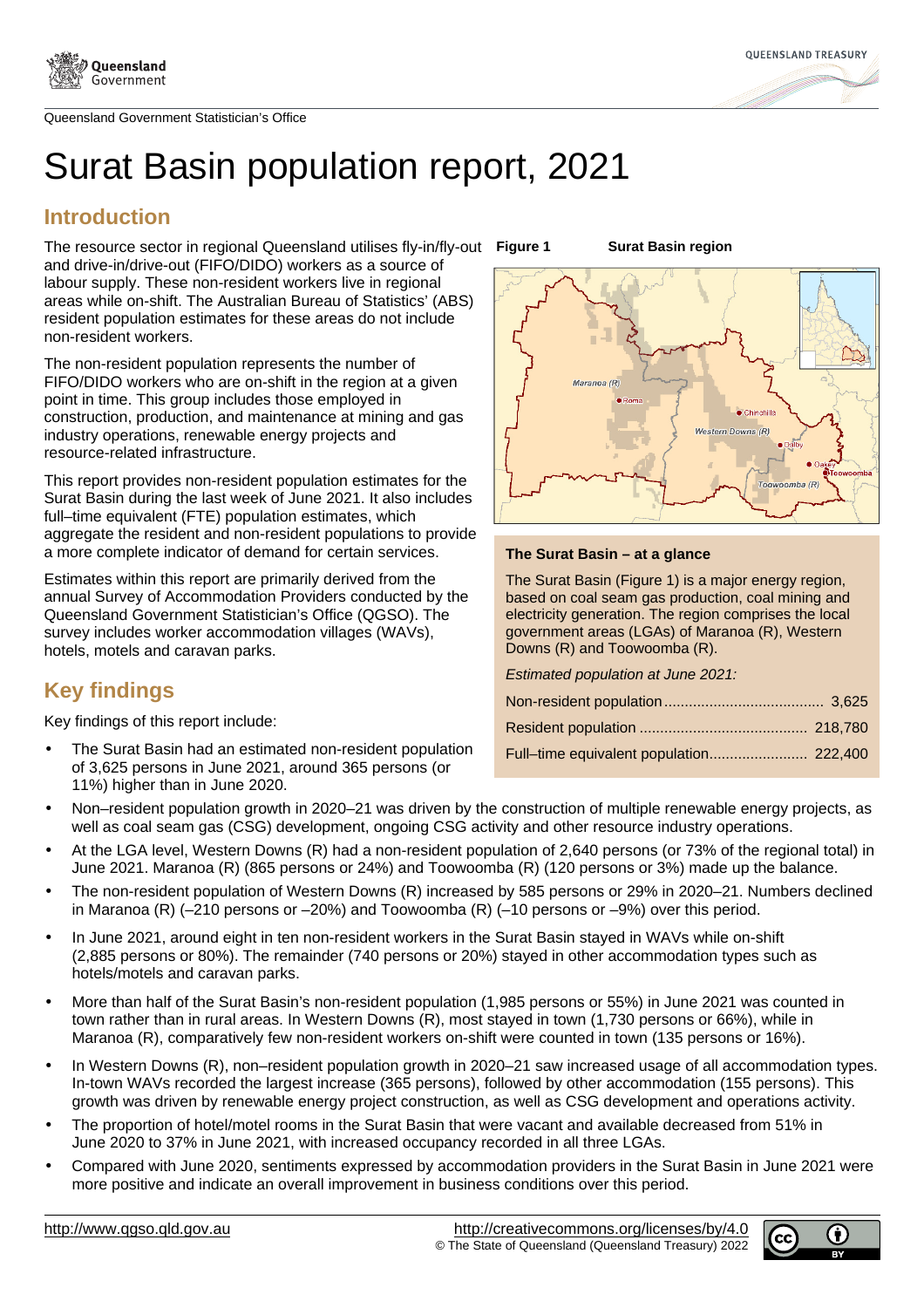#### **Surat Basin update, 2020–21**

The Surat Basin (Figure 3) in Southern Queensland is a major energy region and Queensland's main source of CSG supply. CSG-related activity continues to provide most of the region's resource-related employment, with three large CSG projects— Australia Pacific LNG (APLNG), Santos Gladstone LNG (GLNG) and Queensland Curtis LNG (QCLNG)—and smaller gas companies engaged in operations and development. Coal mines, power stations and renewable energy projects also contribute to resource industry activity in the region (Table 5).

In 2020–21, the Surat Basin's gas industry continued to be affected by the lingering impacts of low prices and general uncertainty as the global economy recovered from the COVID-19 pandemic (DISER, 2021). During the year, the three major CSG projects adapted their operations and drilling activities in response to market conditions.

- **APLNG's** production in 2020–21 was relatively stable compared with the previous year, despite a significant reduction in development activity, due to strong field performance and operating efficiencies (Origin Energy, 2021a; Origin Energy, 2021b). Strong field performance enabled a ramp down in drilling, with 86 wells drilled over this period.
- In the first half of 2021, **GLNG** focused on lowering gas well costs, driving down operating cost and increasing production (Santos, 2021). A strong ramp up at the Roma field supported record upstream production in the first half of 2021, with 110 wells drilled across the GLNG acreage over the six-month period.
- **QCLNG** progressed Project Goondooloo, which comprises about 250 gas wells (Shell, 2021). Drilling commenced in April 2020, with 93 wells drilled by the end of June 2021. Also, construction of a new accommodation camp in the northern area of QCLNG's gas fields was underway in June 2021.

Two new gas development and infrastructure projects began in 2020–21. The 600–well first phase of Arrow Energy's **Surat Gas Project** commenced construction in October 2020 (Arrow Energy, 2020; Arrow Energy, 2021). Drilling activity and infrastructure construction were in progress near Dalby in June 2021. Senex Energy's infrastructure partner Jemena also began the **Roma North Gas Processing Facility Expansion**, with construction underway in June 2021 (Jemena, 2021). This followed Senex Energy's investment decision to expand production at Roma North by 50 per cent (Senex Energy, 2021).

Development of renewable energy projects in the Surat Basin advanced significantly in 2020–21, with eight projects under construction in Western Downs (R) in June 2021 (Figure 3). Six projects commenced construction during the year: X-ELIO's **Blue Grass Solar Farm**, Hana Financial Investment's **Columboola Solar Farm**, FRV Australia's **Dalby Hybrid Power Plant**, Sapphire Energy's **Edenvale Solar Park**, Vena Energy's **Wandoan South BESS**, and Neoen Australia's **Western Downs Green Power Hub** (Columboola Solar Farm, 2021; FRV Australia, 2021; Sojitz Corporation, 2021; Sterling and Wilson, 2020; Vena Energy, 2020; X-ELIO, 2021). Works also continued on AGL Energy's **Coopers Gap Wind Farm** and Shell Energy's **Gangarri Solar Farm** (PARF, 2021; Powerlink, 2021; Shell Energy, 2021). All these projects are situated close enough to nearby urban centres and localities for construction crews to stay in town while rostered on for work.

The Surat Basin's non-resident population was larger in June 2021 than in June 2020, when CSG activity was disrupted by the combined effects of low gas prices and the COVID-19 pandemic (QGSO, 2020). While the three major CSG projects continued to face challenging market conditions during the year, the number of non-resident workers on-shift in the region was boosted by the concurrent construction of multiple renewable energy projects and CSG development.

## **Non-resident population**

The non-resident population of the Surat Basin was estimated at 3,625 persons at the end of June 2021, around 365 persons or 11% higher than in June 2020 (Table 1).

Most of the region's non-resident population in June 2021 was located in Western Downs (R) (2,640 persons or 73%). Around one-quarter was in Maranoa (R) (865 persons or 24%), with the remainder in Toowoomba (R) (120 persons or 3%).

The non-resident population of Western Downs (R) grew by 585 persons or 29% in 2020–21, driven by a significant increase in renewable energy project construction and supported by CSG development and operations activity. In Maranoa (R), the non-resident population fell by 210 persons or 20%, with fewer non-resident workers engaged in CSG activity.

#### **Non-resident population**

The non-resident population is the number of fly-in/fly-out or drive-in/drive-out (FIFO/DIDO) workers who are living in the area of their workplace at a given point in time, and who have their usual place of residence elsewhere.

Due to shift arrangements, not all members of the non-resident workforce are present in the local area at one time. For that reason, the non-resident population refers to the number of non-resident workers on-shift at a given point in time, rather than the total non-resident workforce.

The non-resident population of Toowoomba (R) was almost unchanged, falling by 10 persons or 9% between June 2020 and June 2021. Compared with the other LGAs, Toowoomba (R) has a much smaller non-resident population, which largely comprised workers engaged in CSG activity and power station maintenance, as well as road and rail workers.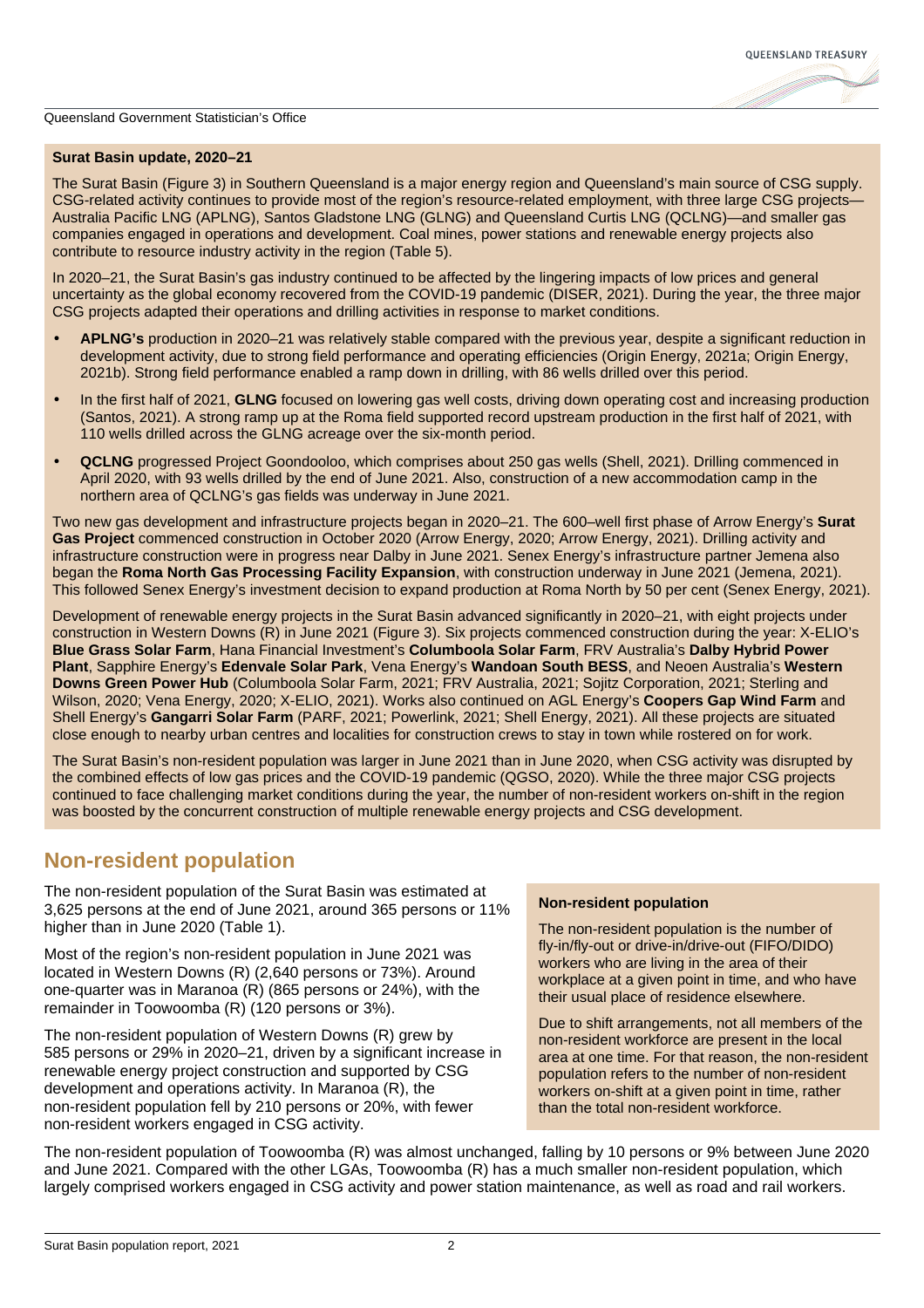

|                          | 2020  | 2021            |         | Change, 2020 to 2021 |
|--------------------------|-------|-----------------|---------|----------------------|
| <b>LGA</b>               |       | $-$ persons $-$ | persons | %                    |
| Maranoa (R)              | 1,075 | 865             | $-210$  | $-20$                |
| Toowoomba (R)            | 130   | 120             | $-10$   | $-9$                 |
| Western Downs (R)        | 2,055 | 2,640           | 585     | 29                   |
| <b>SURAT BASIN TOTAL</b> | 3,260 | 3,625           | 365     | 11                   |

#### **Table 1 Non-resident population, Surat Basin LGAs, as at June**

Figures in tables in this report have been rounded to the nearest five; see Notes at end of report for details. Source: QGSO estimates

The time series in Figure 2 shows that the non-resident population of the Surat Basin reached a peak of 14,490 persons in June 2014, before declining to 5,425 persons in June 2015. The rapid population increase prior to 2014 and subsequent steep decline reflect the presence of large, temporary FIFO/DIDO workforces engaged in the construction of major infrastructure for three large CSG projects, and the workforce transition from the construction to production phase.

Since June 2016, the region's non-resident population has largely comprised the ongoing production, maintenance and drilling workforces of the major CSG projects, with development activities focused on expanding gas production to improve and sustain gas supply. From 2016 to 2019, the non-resident population was comparatively stable, at between 3,625 and 4,040 persons. Construction of additional gas gathering infrastructure, gas expansion projects, and major maintenance events contributed considerable numbers of non-resident workers on-shift. Workforces associated with smaller gas companies, renewable energy project construction, power station maintenance, coal mining, road and rail works also had a smaller influence on the non-resident population over this period.

The region's non-resident population decreased from 4,040 persons to 3,260 persons in the year to June 2020, following the completion of a number of infrastructure and gas development projects. Other CSG activity, such as drilling and maintenance, also declined over this period as companies responded to low gas prices and COVID-19 (QGSO, 2020). Compared with June 2019, there were relatively few related infrastructure activities—such as power station maintenance and road works—in progress in June 2020.

CSG activity in the Surat Basin remained relatively subdued in 2020–21, as the three major CSG projects continued to adapt their operations and drilling activities in response to uncertain market conditions. While new CSG development contributed to the increase, growth in the region's non-resident population over this period was mainly driven by construction activity at multiple renewable energy projects in Western Downs (R). On completion, these large, temporary construction workforces will be replaced by smaller operational workforces.



#### **Figure 2 Non-resident population, Surat Basin LGAs, as at June**

Note: Estimates for 2008 do not include Toowoomba (R). Data for the Surat Basin were not collected in 2009 and estimates are extrapolated from 2008 data.

Source: QGSO estimates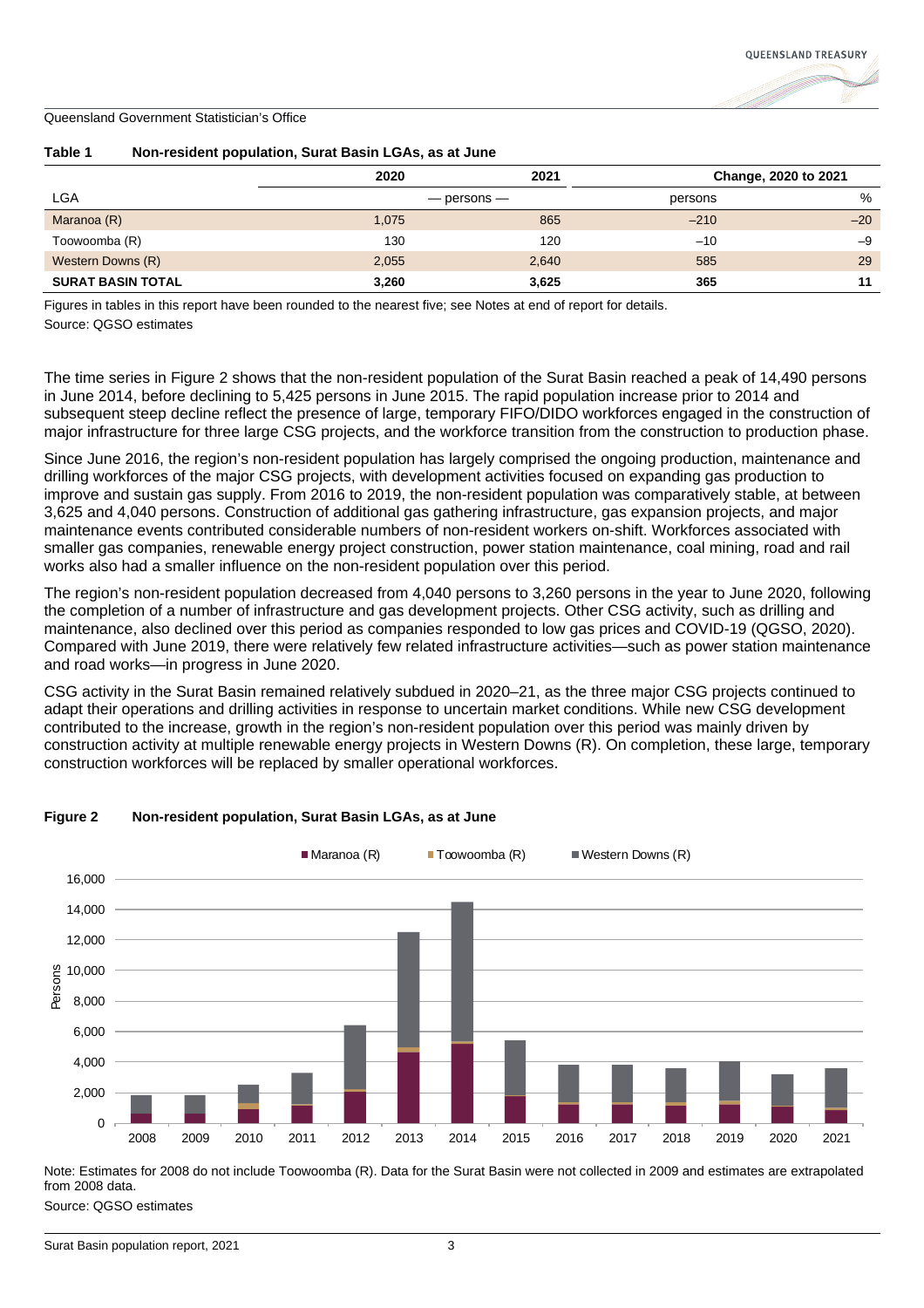





(a) Includes renewable energy projects under construction as at June 2021. Includes petroleum lease (PL) applications and PLs granted as at June 2021.

Source: QGSO, 2021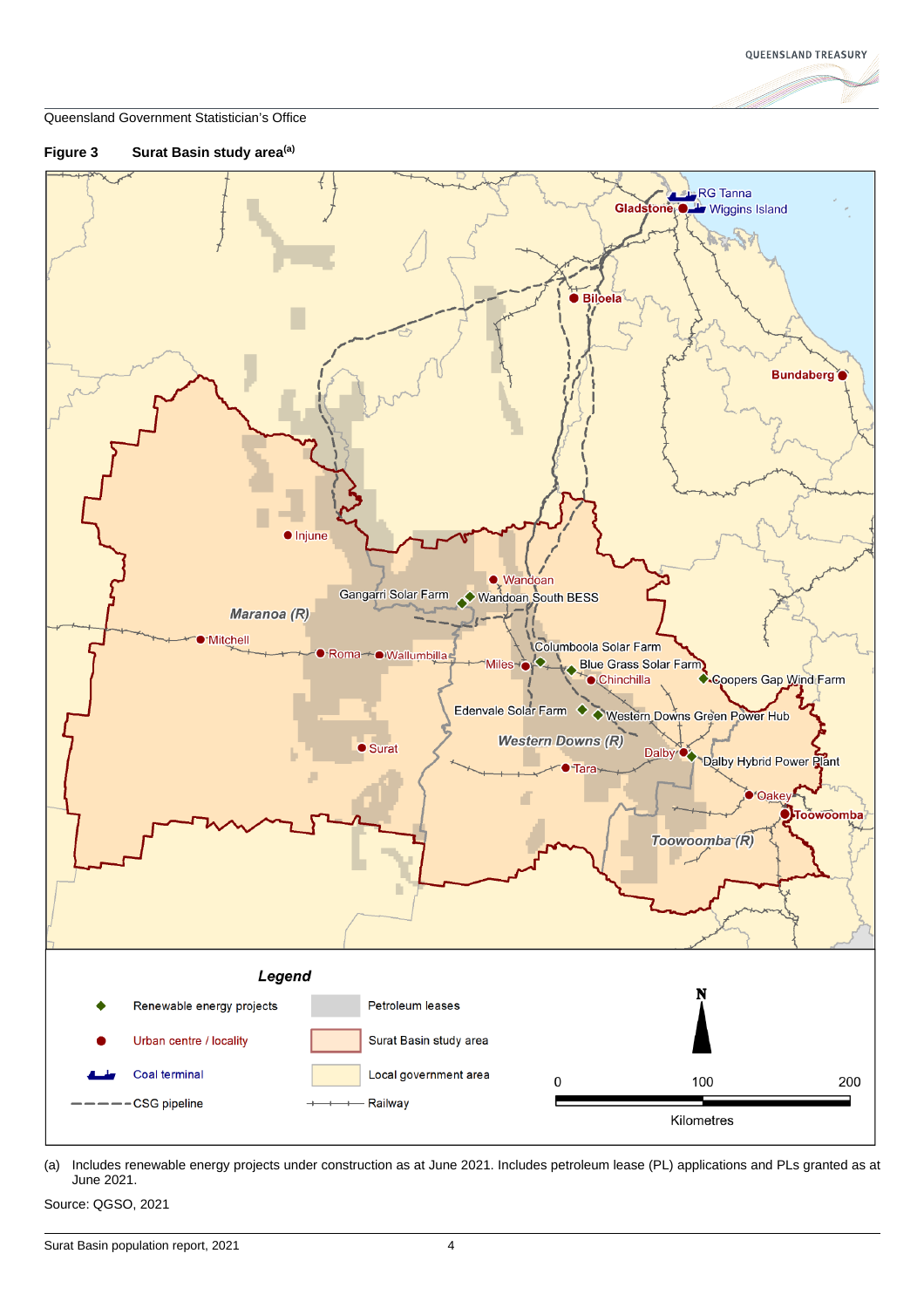

## **FTE population estimates**

In June 2021, the Surat Basin had an estimated FTE population of 222,400 persons, comprising 218,780 residents and 3,625 non-resident workers on-shift (Table 2). Non-resident workers on-shift made up less than 2% of the region's FTE population.

At the LGA level, Toowoomba (R) had the region's largest FTE population (171,540 persons), with the non-resident component making up less than 1% of the total. Non-resident workers on-shift accounted for 7% of Western Downs (R)'s FTE population of 37,300 persons, and 6% of Maranoa (R)'s FTE population of 13,560 persons.

#### **Full–time equivalent population**

The FTE population measure is the sum of the resident population (people who live in the area permanently) and the non-resident population (i.e. the number of non-resident workers on-shift).

The FTE population measure provides a more complete estimate of total demand for certain services and infrastructure in regions with a high incidence of FIFO/DIDO workers.

#### **Table 2 FTE population estimates, Surat Basin LGAs and selected UCLs, June 2021**

|                                |                         |                                         | <b>Resident</b><br>population <sup>(b)</sup> | Non-resident<br>population | FTE.<br>population |
|--------------------------------|-------------------------|-----------------------------------------|----------------------------------------------|----------------------------|--------------------|
| LGA                            | Location <sup>(a)</sup> | <b>UCL</b>                              |                                              | $-$ persons $-$            |                    |
| Maranoa (R)                    | In town                 | Roma                                    | 6,935                                        | 105                        | 7,040              |
|                                |                         | Other towns <sup><math>(c)</math></sup> | 1,720                                        | 30                         | 1,755              |
|                                | <b>Rural areas</b>      |                                         | 4,035                                        | 730                        | 4,765              |
| Maranoa (R) total              |                         |                                         | 12,695                                       | 865                        | 13,560             |
| Toowoomba (R)                  | In town                 | Toowoomba                               | 105,455                                      | 90                         | 105,545            |
|                                |                         | Other towns <sup><math>(c)</math></sup> | 41,295                                       | 30                         | 41,325             |
|                                | <b>Rural areas</b>      |                                         | 24,670                                       | $\mathbf{0}$               | 24,670             |
| Toowoomba (R) total            |                         |                                         | 171,425                                      | 120                        | 171,540            |
| Western Downs (R)              | In town                 | Chinchilla                              | 6,525                                        | 925                        | 7,450              |
|                                |                         | Dalby                                   | 12,085                                       | 255                        | 12,340             |
|                                |                         | <b>Miles</b>                            | 1,330                                        | 150                        | 1,480              |
|                                |                         | Wandoan                                 | 345                                          | 400                        | 745                |
|                                |                         | Other towns <sup>(c)</sup>              | 2,390                                        | 5                          | 2,390              |
|                                | Rural areas             |                                         | 11,990                                       | 910                        | 12,900             |
| <b>Western Downs (R) total</b> |                         |                                         | 34,660                                       | 2,640                      | 37,300             |
| <b>SURAT BASIN TOTAL</b>       |                         |                                         | 218,780                                      | 3,625                      | 222,400            |

(a) Refer to Notes at end of report for explanation of 'in town' and 'rural areas'.

(b) QGSO unpublished data.

(c) UCLs with only one accommodation provider or fewer than 20 non-resident workers are aggregated in 'Other towns'. Source: QGSO estimates

## **Non-resident population by location**

In June 2021, 1,985 non-resident workers on-shift in the Surat Basin (or 55% of the total) were counted in town, compared with 1,635 persons (or 45%) in rural areas (Table 2). This distribution varied across the three LGAs. In Maranoa (R), comparatively few non-resident workers on-shift were counted in town (135 persons or 16%), while in Western Downs (R), most stayed in town (1,730 persons or 66%). All non-resident workers on-shift in Toowoomba (R) were counted in town.

Several urban centres and localities (UCLs) in the Surat Basin housed non-resident workers on-shift in June 2021. The four UCLs with the largest non resident populations were in Western Downs (R)—Chinchilla (925 persons), Wandoan (400 persons), Dalby (255 persons) and Miles (150 persons). In Maranoa (R), the UCL with the largest non-resident population was Roma (105 persons).

In Maranoa (R), most non-resident workers on-shift have historically stayed in rural areas (Figure 4), due to the remote location of most gas industry activity in the LGA. The decline in Maranoa (R)'s non-resident population in 2020–21 was due to a reduction in CSG activity and associated decrease in the number of non-resident workers on-shift in rural areas (–215 persons). Numbers in town remained stable over this period.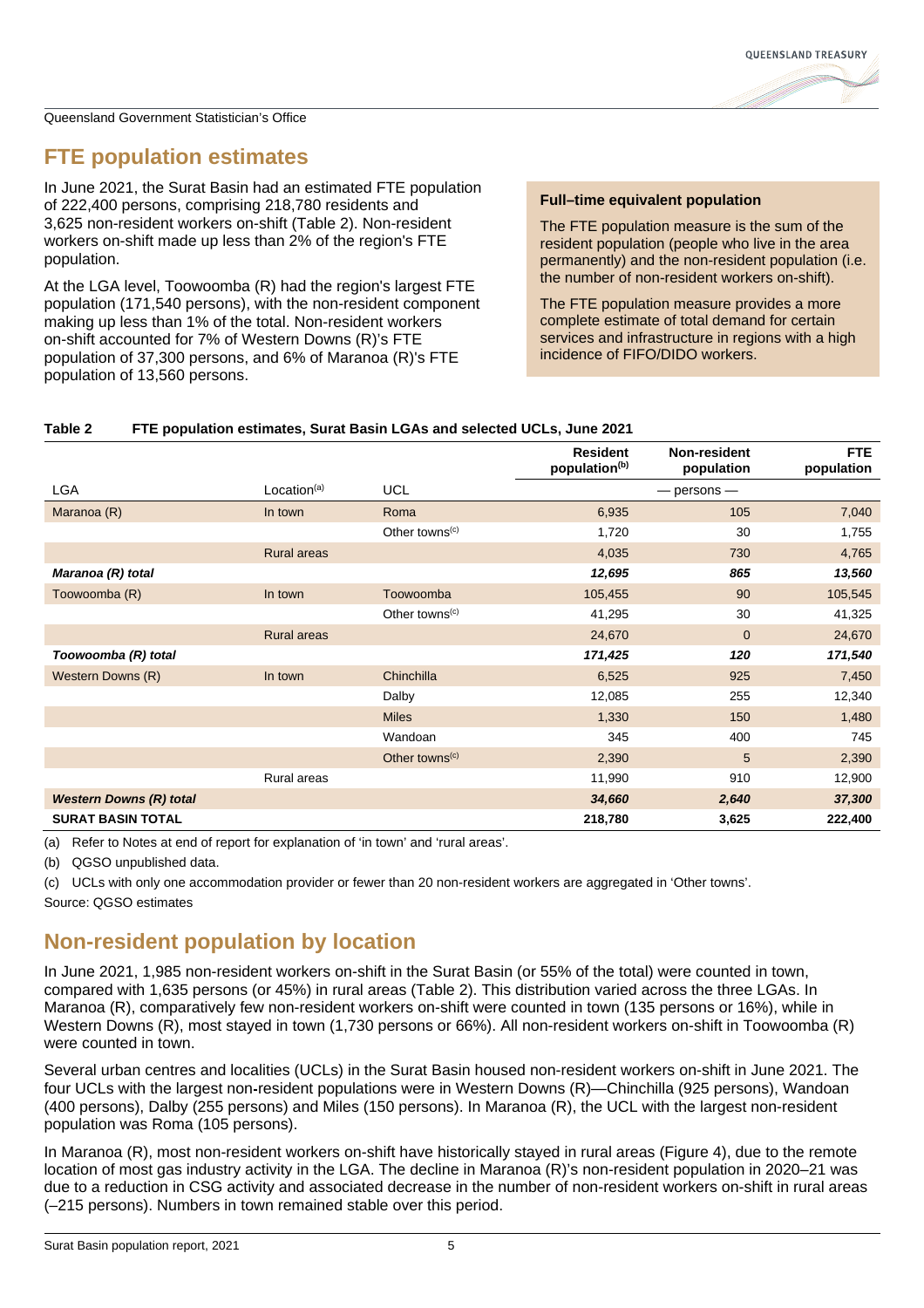

By comparison, in Western Downs (R), the relative proximity of CSG operations and projects to population centres has enabled greater use of in-town accommodation by non-resident workers. Since June 2018, the number of non-resident workers staying in town each year has exceeded the number staying in rural areas. This shift can be attributed to a combination of influences, including changes in the location of CSG activity and gas company policies encouraging use of in-town accommodation. The trend towards larger non-resident populations in town continued in 2020–21, with a sizeable increase in numbers (up by 505 persons), mainly in the towns of Wandoan, Dalby and Chinchilla. Growth in town was largely due to construction activity at nearby renewable energy projects. There was also a small increase in rural areas over this period (up by 80 persons).



#### **Figure 4 Non-resident population by location(a), Maranoa (R) and Western Downs (R), as at June**

(a) Refer to Notes at end of report for explanation of 'in town' and 'rural areas'. Source: QGSO estimates

### **Non–resident worker accommodation**

WAVs remain the predominant accommodation type in the Surat Basin, accounting for eight in ten non-resident workers on-shift in the region in June 2021 (2,885 persons or 80%). The remainder of the non-resident population (740 persons or 20%) stayed in other accommodation such as hotels/motels and caravan parks (Table 3).

Growth in the Surat Basin's non-resident population between June 2020 and June 2021 saw an increase in the number of workers counted in both accommodation types. The number of non-resident

#### **Worker accommodation villages (WAVs)**

WAVs are commonly used to house non-resident workers on-shift. WAVs typically consist of demountable dwellings arranged in a village, with common dining, laundry and recreational facilities.

workers on-shift staying in other accommodation increased by 190 persons, while numbers in WAVs grew by 175 persons.

Western Downs (R) and Maranoa (R) showed different trends in worker accommodation usage in 2020–21. Western Downs (R) recorded increased numbers of non-resident workers on-shift in both WAVs (up by 430 persons) and other accommodation (up by 155 persons). This growth was driven by renewable energy project construction as well as CSG operations and development activity. In Maranoa (R), a notable decrease in numbers in WAVs (down by 260 persons) outweighed a small increase in numbers in other accommodation (up by 45 persons). As noted above, the non–resident population decline in Maranoa (R) was associated with a reduction in CSG activity, which mainly affected the number of non-resident workers on-shift in rural areas.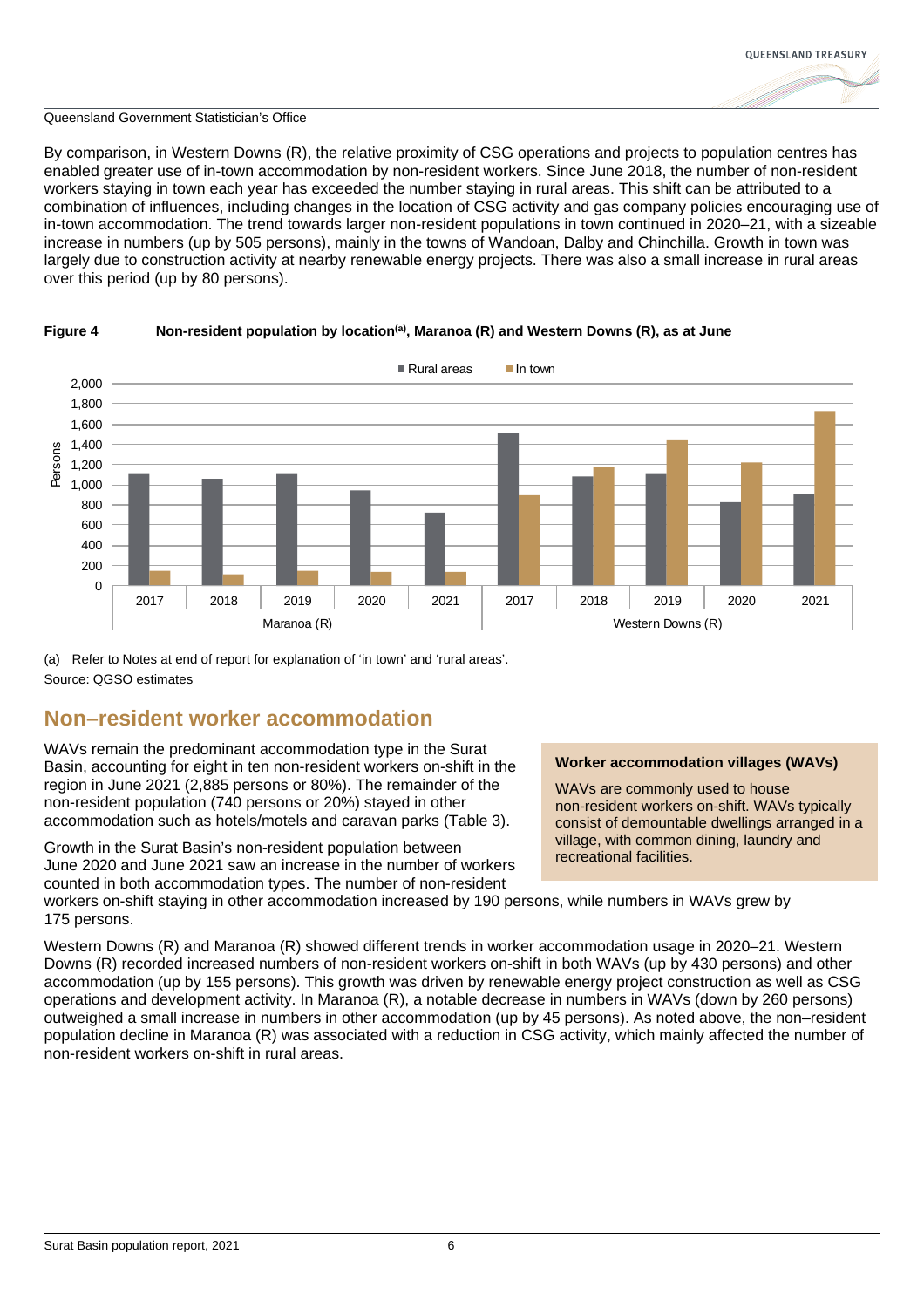| .                            |             |                      |              |                 |                      |        |
|------------------------------|-------------|----------------------|--------------|-----------------|----------------------|--------|
|                              | <b>WAVs</b> | Other <sup>(a)</sup> | <b>Total</b> | <b>WAVs</b>     | Other <sup>(a)</sup> | Total  |
|                              |             | 2021                 |              |                 | Change, 2020-21      |        |
| LGA                          |             |                      |              | $-$ persons $-$ |                      |        |
| Maranoa (R)                  | 740         | 125                  | 865          | $-260$          | 45                   | $-210$ |
| Toowoomba (R) <sup>(b)</sup> |             | 120                  | 120          | 0               | $-10$                | $-10$  |
| Western Downs (R)            | 2,145       | 495                  | 2,640        | 430             | 155                  | 585    |
| <b>SURAT BASIN TOTAL</b>     | 2,885       | 740                  | 3,625        | 175             | 190                  | 365    |

#### **Table 3 Non-resident population by accommodation type, Surat Basin LGAs, as at June**

(a) 'Other' includes hotels/motels, caravan parks and other accommodation. Refer to Notes at end of report for additional information.

(b) There were no WAVs located in Toowoomba (R) in June 2020 or June 2021.

Source: QGSO estimates

In the Surat Basin, WAVs located in rural areas generally have different characteristics from those located in town. Rural WAVs are usually occupied by a single CSG company and/or their contractors. They include permanent and temporary company-operated camps, and small mobile camps located near drilling rigs. Many rural WAVs—particularly the mobile drilling camps—can change size and location in response to changes in the location and levels of CSG activity. In contrast, in-town WAVs in the Surat Basin are generally commercially operated businesses in a fixed location. The clientele of in-town WAVs comes from a wider base of companies and industries, including renewable energy construction, coal industry and other workers, as well as CSG production, drilling and maintenance workforces.

In Western Downs (R), WAVs are situated in both rural areas and in town, while other accommodation types such as hotels and motels are predominantly in town. As noted, (Figure 4), in recent years there has been a trend towards greater use of in town accommodation in Western Downs (R). This is especially evident in the decline in the number of non-resident workers on-shift in rural WAVs and growth in WAVs in town (Figure 5).

Since June 2017, the number of non-resident workers on-shift in rural WAVs in Western Downs (R) has decreased overall (from 1,490 persons in June 2017 to 870 persons in June 2021), while the number in WAVs in town has increased (from 660 persons in June 2017 to 1,275 persons in June 2021). In June 2020, the number of non-resident workers on-shift counted in WAVs in town exceeded those in rural WAVs for the first time since 2017.

Non–resident population growth in Western Downs (R) in 2020–21 saw increased usage of all accommodation types. In town WAVs recorded the largest growth (up by 365 persons), followed by other accommodation (up by 155 persons). These increases largely reflect greater demand for in-town accommodation from renewable energy construction workers, in addition to continuing use by CSG industry workers. The number of non-resident workers on-shift in rural WAVs also rose over this period (up by 65 persons), reversing the decline of previous years.



#### **Figure 5 Non-resident population by accommodation type(a) and location(b), Western Downs (R), as at June**

(a) 'Other' includes hotels/motels, caravan parks and other accommodation. Refer to Notes at end of report for additional information. (b) Refer to Notes at end of report for explanation of 'in town' and 'rural areas'. Source: QGSO estimates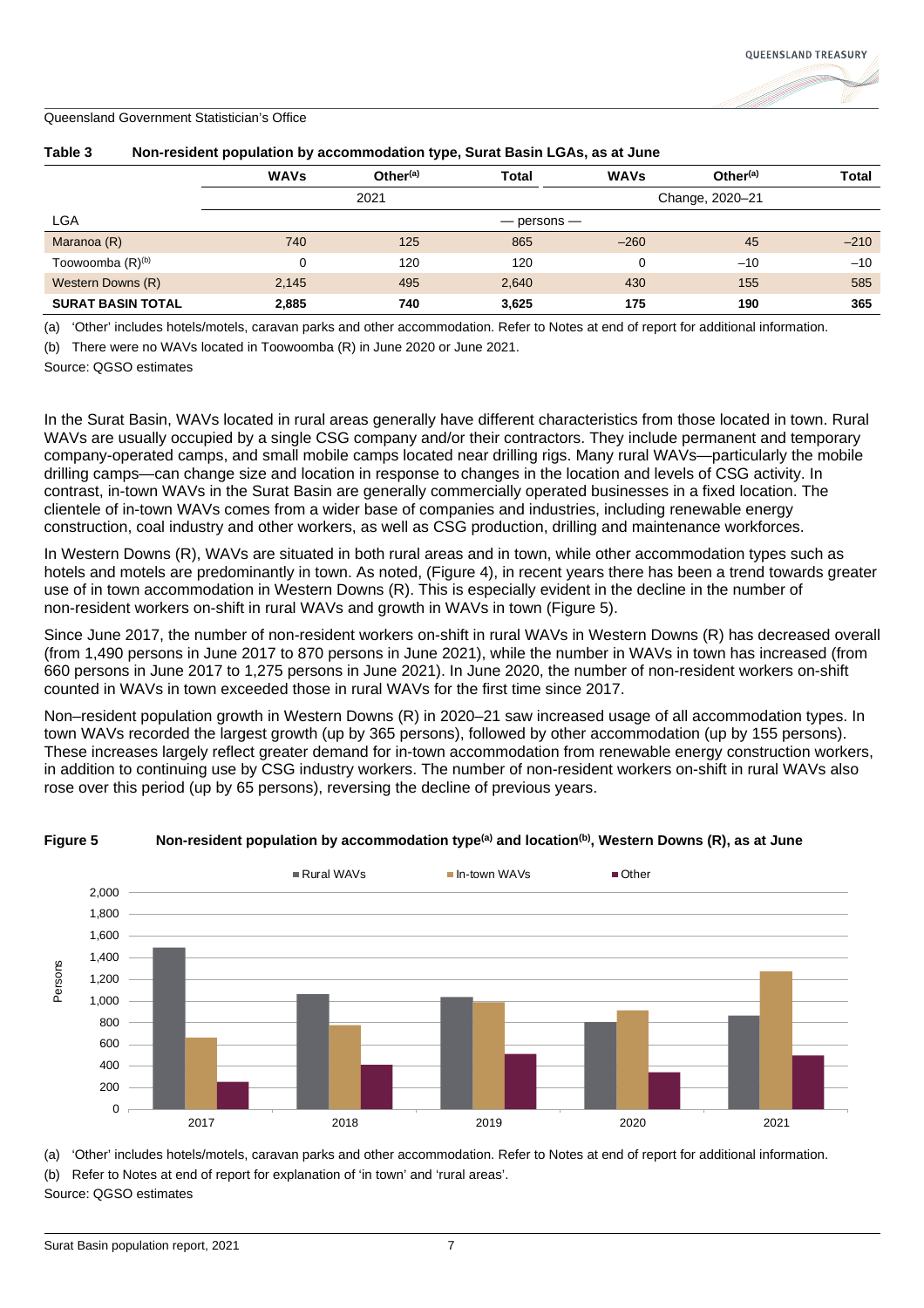

The proportion of hotel/motel rooms in the Surat Basin that were vacant and available fell from 51% in June 2020 to 37% in June 2021, which is close to levels recorded in June 2019 (38%) (Table 4). This reflects a return to more regular operating conditions following significant disruptions caused by the COVID-19 pandemic in 2020 (QGSO, 2020), as well as increased demand from non-resident workers and other guests in some areas.

All three Surat Basin LGAs recorded reduced availability of hotel/motel rooms in 2020–21. Maranoa (R) experienced the largest decline in the proportion of vacant and available rooms (from 50% in June 2020 to 21% in June 2021), due to increased usage by non-resident workers and other travellers. Reduced availability in Western Downs (R) (from 44% in June 2020 to 33% in June 2021) can be partly attributed to increased demand for in-town accommodation from construction workers at nearby renewable energy projects. While the proportion of vacant and available rooms in Toowoomba (R) also fell (from 56% in June 2020 to 45% in June 2021), it remained above 2019 levels (39%). A number of hotel/motel operators in Toowoomba (R) reported that reservations continued to be affected by COVID-19 restrictions, including lockdowns in Brisbane and interstate, at the time of the survey in June 2021.

#### **Table 4 Vacant and available hotel/motel rooms, Surat Basin LGAs, as at June**

|                          | Occupied by<br>non-resident<br>workers | <b>Vacant and</b><br>available <sup>(a)</sup> | Balance <sup>(a)</sup> | <b>Total</b><br>hotel/motel<br>rooms <sup>(a)</sup> |           | Vacant and available hotel/motel rooms |      |
|--------------------------|----------------------------------------|-----------------------------------------------|------------------------|-----------------------------------------------------|-----------|----------------------------------------|------|
|                          |                                        | 2021                                          |                        |                                                     | 2019      | 2020                                   | 2021 |
| <b>LGA</b>               |                                        | $-$ rooms $-$                                 |                        |                                                     | $-$ % $-$ |                                        |      |
| Maranoa (R)              | 110                                    | 125                                           | 380                    | 615                                                 | 42        | 50                                     | 21   |
| Toowoomba (R)            | 70                                     | 805                                           | 915                    | 1.790                                               | 39        | 56                                     | 45   |
| Western Downs (R)        | 340                                    | 365                                           | 410                    | 1,115                                               | 35        | 44                                     | 33   |
| <b>SURAT BASIN TOTAL</b> | 520                                    | 1,300                                         | 1.705                  | 3,520                                               | 38        | 51                                     | 37   |

(a) Refer to Notes at end of report for explanation of 'vacant and available' and 'balance'.

Source: QGSO estimates

#### **Accommodation usage in the Surat Basin, 2020–21**

Qualitative information gathered from QGSO's Survey of Accommodation Providers, conducted in June 2021, provides an insight into the ongoing impacts of the COVID-19 pandemic and other factors on the accommodation sector in the Surat Basin. More than half (61%) of the survey responses in the Surat Basin included qualitative data. In 2020, sentiments expressed by accommodation providers were predominantly negative, due mostly to the impacts of COVID-19 (QGSO, 2020) By comparison, comments received in 2021 were more positive, and on the whole indicate an improvement in business conditions over this period.

For Surat Basin WAVs, comments received in 2021 were broadly positive. Some in–town WAV operators reported accommodation demand from construction workers at renewable energy construction projects in Western Downs (R), while noting that this demand is expected to reduce as construction is completed. In–town WAV operators also commented that industry demand had recovered following the impact of COVID-19 on construction workforces in 2020 and expressed optimism about expected upcoming activity.

Compared with WAVs, which exclusively accommodate FIFO/DIDO workers, hotels/motels and caravan parks typically cater for a broad clientele that also includes business travellers, tourists and other guests. Across the Surat Basin, many of these other establishments reported that business had improved since mid-2020. Previously these accommodation providers reported widespread adverse impacts, as COVID-19 travel restrictions and containment measures affected all visitor types.

In Maranoa (R) and Western Downs (R), hotel/motel and caravan park operators reported strong demand from tourists and other travellers in 2021. Establishments in some towns in these LGAs also benefitted from nearby renewable energy construction projects and increased demand from gas industry workers.

Compared with Maranoa (R) and Western Downs (R), other accommodation providers in Toowoomba (R) reported significant ongoing impacts due to COVID-19 restrictions. Many establishments commented that they were adversely affected by cancellations of bookings and events due to lockdowns in Brisbane and interstate at the time of the 2021 survey. Overall, responses from Toowoomba (R) indicate that while business had improved since mid-2020, demand was up and down over this period and had yet to recover to pre-COVID levels.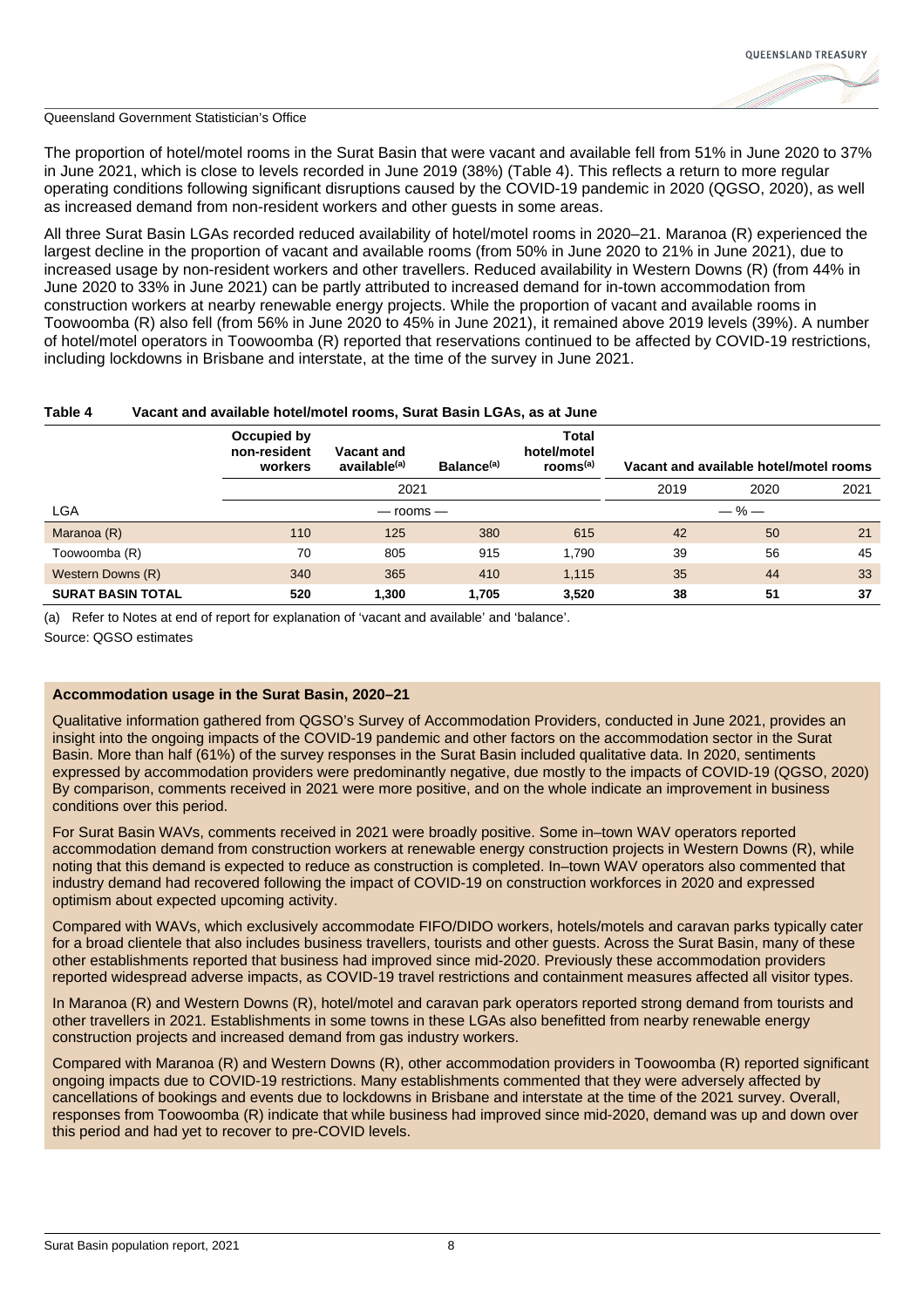

#### **Table 5 Existing resource operations and projects under construction(a), Surat Basin, June 2021**

| Category       | Operation / project name                        | Company name                      | <b>LGA</b>                       |
|----------------|-------------------------------------------------|-----------------------------------|----------------------------------|
| <b>CSG</b>     | <b>APLNG Drilling and Completions</b>           | APLNG <sup>(b)</sup>              | Maranoa (R), Western Downs (R)   |
| CSG            | APLNG Surat Operations and Gas Gathering        | <b>APLNG</b>                      | Maranoa (R), Western Downs (R)   |
| <b>CSG</b>     | <b>Arrow Energy Surat Operations</b>            | <b>Arrow Energy</b>               | Toowoomba (R), Western Downs (R) |
| <b>RE</b>      | <b>Blue Grass Solar Farm</b>                    | X-ELIO                            | Western Downs (R)                |
| RI.            | <b>Braemar Power Station</b>                    | <b>Alinta Energy</b>              | Western Downs (R)                |
| RI             | <b>Braemar 2 Power Station</b>                  | <b>Arrow Energy</b>               | Western Downs (R)                |
| <b>CM</b>      | <b>Cameby Downs Mine</b>                        | <b>Yancoal Australia</b>          | Western Downs (R)                |
| RE             | Columboola Solar Farm                           | Hana Financial Investment         | Western Downs (R)                |
| <b>CM</b>      | <b>Commodore Mine</b>                           | <b>Millmerran Power Partners</b>  | Toowoomba (R)                    |
| RI.            | <b>Condamine Power Station</b>                  | QGC                               | Western Downs (R)                |
| <b>RE</b>      | Coopers Gap Wind Farm                           | <b>AGL Energy</b>                 | Western Downs (R)                |
| RI             | Daandine Power Station                          | Energy Infrastructure Investments | Western Downs (R)                |
| <b>RE</b>      | Dalby Hybrid Power Plant                        | <b>FRV Australia</b>              | Western Downs (R)                |
| RI             | Darling Downs Power Station                     | Origin Energy                     | Western Downs (R)                |
| <b>CSG</b>     | Denison South (Yellowbank)                      | Denison Gas                       | Maranoa (R)                      |
| RE             | Edenvale Solar Park                             | Sapphire Energy                   | Western Downs (R)                |
| RE             | Gangarri Solar Farm                             | <b>Shell Energy</b>               | Western Downs (R)                |
| CSG            | <b>GLNG Drilling and Completions</b>            | GLNG <sup>(c)</sup>               | Maranoa (R), Western Downs (R)   |
| CSG            | <b>GLNG Surat Operations and Gas Gathering</b>  | <b>GLNG</b>                       | Maranoa (R), Western Downs (R)   |
| <b>CSG</b>     | Kincora Project                                 | Armour Energy                     | Maranoa (R)                      |
| <b>CM</b>      | <b>Kogan Creek Mine</b>                         | <b>CS Energy</b>                  | Western Downs (R)                |
| RI.            | Kogan Creek Power Station                       | <b>CS Energy</b>                  | Western Downs (R)                |
| RI.            | <b>Millmerran Power Station</b>                 | <b>InterGen</b>                   | Toowoomba (R)                    |
| CМ             | New Acland Mine                                 | New Hope Group                    | Toowoomba (R)                    |
| R <sub>l</sub> | <b>Oakey Power Station</b>                      | <b>Shell Energy</b>               | Toowoomba (R)                    |
| <b>RE</b>      | Oakey Solar Farm                                | Canadian Solar                    | Toowoomba (R)                    |
| <b>CSG</b>     | <b>Project Atlas</b>                            | Senex Energy                      | Western Downs (R)                |
| <b>CSG</b>     | <b>QCLNG Drilling and Completions</b>           | QCLNG <sup>(d)</sup>              | Western Downs (R)                |
| <b>CSG</b>     | <b>QCLNG Surat Operations and Gas Gathering</b> | <b>QCLNG</b>                      | Western Downs (R)                |
| CSG            | Roma North Gas Processing Facility Expansion    | Jemena                            | Maranoa (R)                      |
| RI             | <b>Roma Power Station</b>                       | Origin Energy                     | Maranoa (R)                      |
| CSG            | Surat Gas Project                               | <b>Arrow Energy</b>               | Toowoomba (R), Western Downs (R) |
| RE             | <b>Wandoan South BESS</b>                       | Vena Energy                       | Western Downs (R)                |
| <b>RE</b>      | Western Downs Green Power Hub                   | Neoen Australia                   | Western Downs (R)                |
| <b>CSG</b>     | <b>Western Surat Gas Project</b>                | <b>Senex Energy</b>               | Maranoa (R)                      |

CM = coal mine CSG = coal seam / conventional gas RE = renewable energy RI = related infrastructure

(a) Includes coal mining operations, CSG operations, other resource industry-related infrastructure, and projects under construction as at June 2021.

(b) Australia Pacific LNG (APLNG) is a joint venture between Origin Energy, ConocoPhillips and Sinopec.

(c) Santos Gladstone LNG (GLNG) is a joint venture between Santos, PETRONAS, Total and KOGAS.

(d) Queensland Curtis LNG (QCLNG) is a joint venture between QGC, CNOOC and Tokyo Gas.

Source: QGSO 2021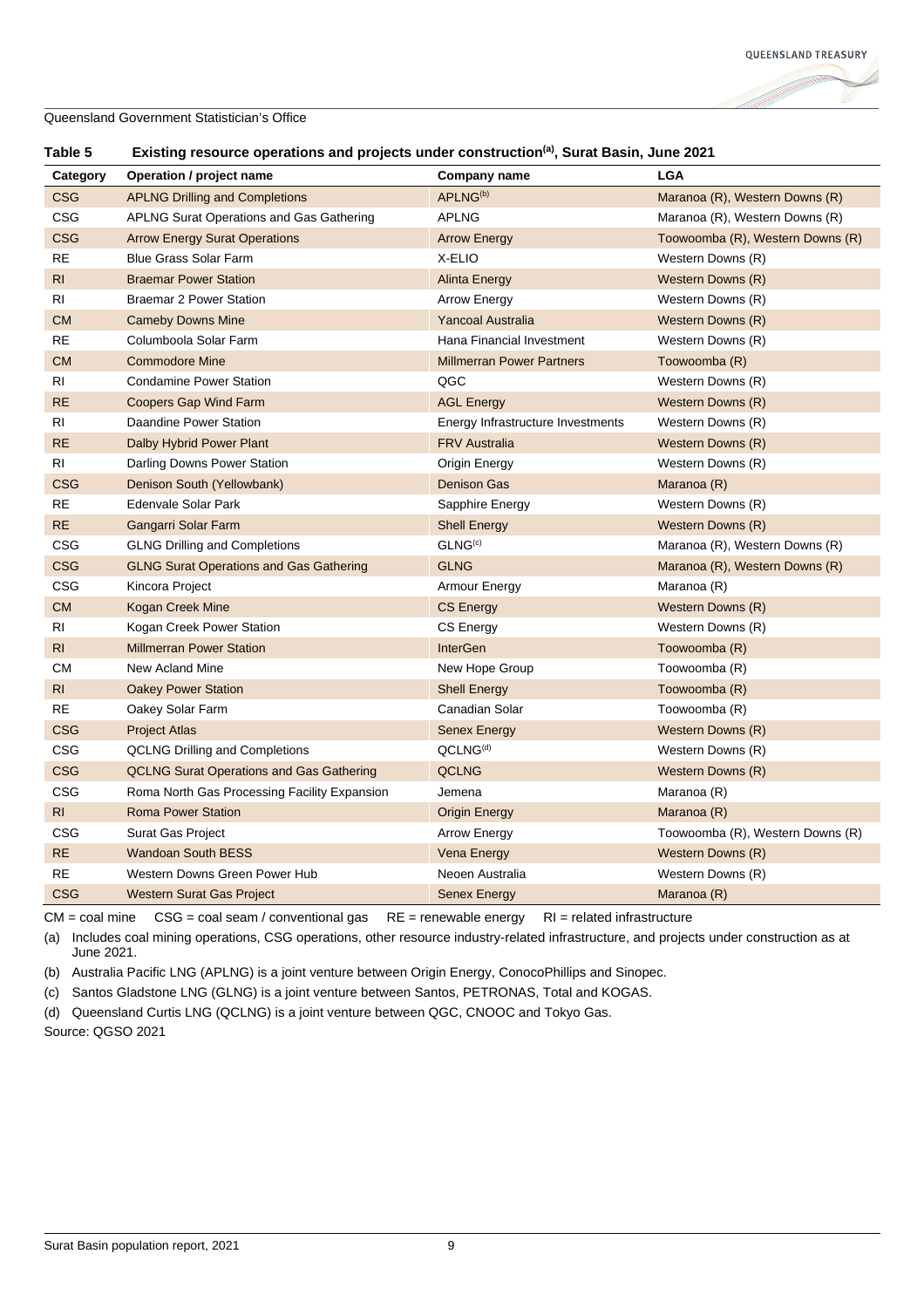# **OUFFNSI AND TREASURY**

#### Queensland Government Statistician's Office

#### **Notes**

#### (R) – Regional Council UCL – Urban Centre/Locality

Data in this report are derived from surveys conducted by QGSO in 2021 and other sources. The Survey of Accommodation Providers counted non-resident workers staying in worker accommodation villages (WAVs), hotels/motels, caravan parks and other commercial accommodation on a medium to long-term basis during the last week of June 2021. Short-term and overnight visitors are not regarded as non-resident workers. The Resource Employment Survey collected workforce information from all resource companies with existing operations and projects in the Surat Basin as at June 2021.

Non-resident workers are people who fly-in/fly-out or drive-in/drive-out (FIFO/DIDO) to work and live in the area temporarily while rostered on, and who have their usual place of residence elsewhere. This group includes employees, contractors and associated sub-contractors employed in construction, production, and maintenance at mining and gas industry operations, renewable energy projects and resource related infrastructure. Figures in this report refer to the number of non-resident workers on-shift or present in the area at a given point in time and should not be confused with total non–resident workforce numbers.

Non–resident population data presented in this report are a point-in-time measure, based on the best information available at the time of the surveys. Non–resident worker numbers may vary in response to changing production demands, prevailing weather and industrial disputes. At the time of the 2021 surveys, the number of non-resident workers on-shift in the Surat Basin was unaffected by widespread adverse weather events or industrial action.

Resident population estimates for 2021 are QGSO estimates.

'In town' includes populations counted in defined urban centres and localities (UCLs), as well as non-resident workers housed within 5km of town. 'Rural areas' include populations outside of defined UCLs, including non-resident workers more than 5km from town.

'Other' accommodation includes hotels, motels, caravan parks and other private rental accommodation.

'Vacant and available' refers to hotel/motel rooms that were not occupied by non-resident workers or other guests and were vacant and available on the night of the survey. 'Balance' includes hotel/motel rooms occupied by short-term visitors, held for non-resident workers under permanent booking arrangements although not actually occupied on the night of the survey, or otherwise unavailable to prospective guests.

Figures in tables have been rounded to the nearest five. As a result of rounding, discrepancies may occur between sums of the component items and totals. Percentages and other calculations are made prior to rounding of figures and discrepancies might therefore exist between these calculations and those that could be derived from the rounded figures.